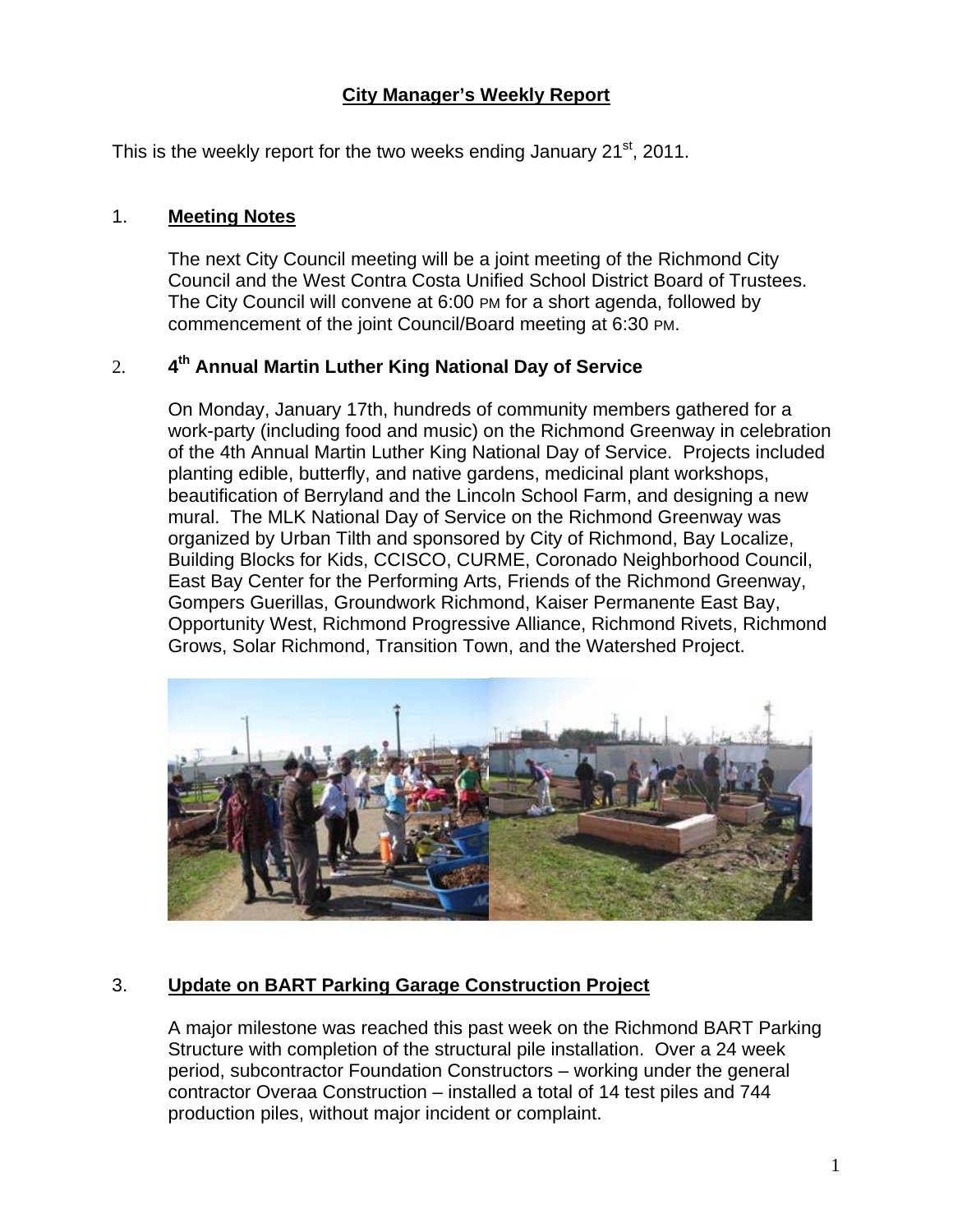The drilled-in steel pile system used on the project, well proven in the industry but new to the BART system, was championed by the Richmond Community Redevelopment Agency as a much less disruptive method than traditional hammered concrete pile installation. The drilled-in piles were installed with greatly reduced noise and a minimum of ground vibration, a great benefit to nearby residents and businesses.

In the coming weeks, the community will see concrete reinforcing and concrete placement at the building foundation, and the beginning of column construction. The six-level, 771-space parking structure is on track for completion in Spring 2012.

#### 4. **Governor Recommends Elimination of Local Redevelopment**

According to the California Redevelopment Association, on January 10<sup>th</sup>, the Governor proposed to eliminate local redevelopment agencies by July 1<sup>st</sup>, 2011. His proposal abolishes local redevelopment in the following manner:

- Statutory elimination of redevelopment agencies that will protect obligations for existing projects and will divert \$1.7 billion to the state's General Fund in 2011-12 for Medi-Cal and trial courts. There will be \$210 million left over for distribution to schools, cities, and counties, according to their proportionate share of current property tax.
- In subsequent budget years, after deducting for existing debt obligations, the remaining tax increment property tax will go to the cities, counties, and schools. There will be a \$50 million exception in the amount currently going to enterprise special districts which are fee supported – this will go to counties.
- The current balances in redevelopment agencies' housing set-aside funds will be shifted to local housing authorities.
- A constitutional amendment to provide for 55% voter approval for local, limited tax increases and bonding against local revenues for economic development projects similar to those currently funded through redevelopment.
- Existing agencies will be required to cease creation of new obligations. The local governmental entity will be required to designate a successor agency to be responsible for retiring current redevelopment debt obligations in accordance with existing payment schedules.

This was part of a package of proposals to address a budget shortfall of \$25.4 billion in the FY 2011-12 California State Budget. The budget shortfall consists of an \$8.2 billion projected deficit for 2010-11 and a \$17.2 billion gap between projected revenues and spending in 2011-12. The Governor's proposal includes \$12.5 billion in budget cuts, \$12 billion in tax extensions and changes, and \$1.9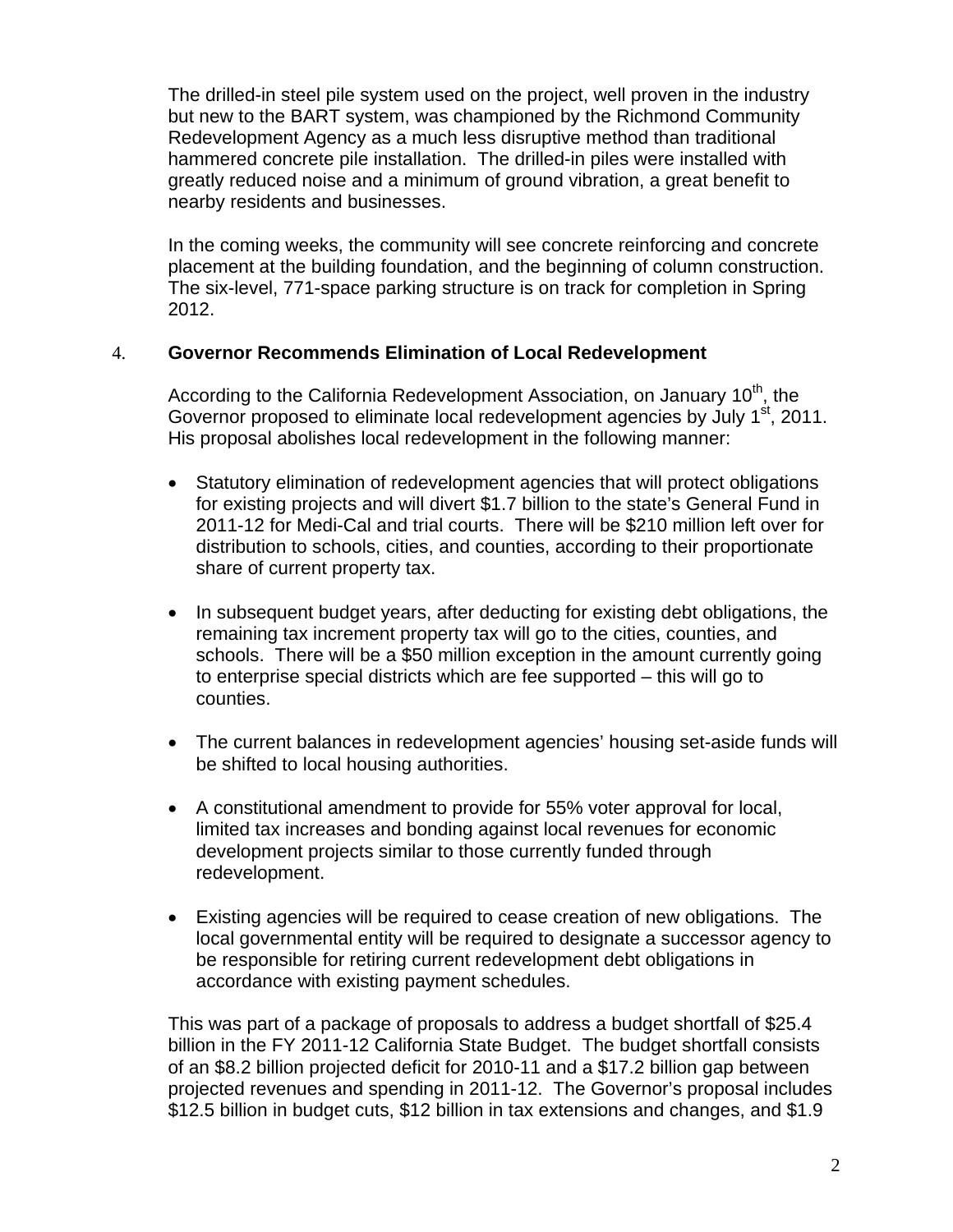billion in other solutions. The Governor is calling for a statewide special election in June to extend taxes currently set to expire for five more years.

We will keep you informed as this discussion moves forward.

#### 5. **Public Works Updates**

- This week, paving crews completed dig outs at Parchester Village on Banks and Williams Drives, San Pablo Avenue at Hilltop Drive, and Florida Avenue at Harbour Way. Next week, the paving crew will be resurfacing  $11<sup>th</sup>$  Street from Pennsylvania Avenue to south of Roosevelt Avenue.
- The Facilities Maintenance Division completed the installation of the "No Smoking" signs on city buildings, and will power wash the Civic Center Plaza.
- The Parks Division completed the installation of the "No Smoking" signs at all the parks. They also conducted major vegetation control management at the 23<sup>rd</sup> Street grade separation, and along Key Boulevard this week. Additionally, they planted 200 trees in the Hilltop District, and conducted major landscape improvements at the Virginia Play Lot.
- The Parks Division also started pruning and cleaning up the EBMUD garden at Civic Center Plaza in preparation for the new electronic marquee. The tree crew will remove five dead trees on Esplanade Drive, tree trimming on Bissell Avenue, Carlson Boulevard and S. 49<sup>th</sup> Street.
- The proposed removal of the existing Civic Center Plaza marquee scheduled for this week was rescheduled due to unforeseen electrical connections affecting this marquee. Public Works will relocate these connections next week, and the marquee removal will be rescheduled.
- Paving crews are working on the resurfacing of 11th Street from Pennsylvania Avenue to south of Roosevelt Avenue this week. They will resurface 5th Street from Ripley Avenue to Elgin Avenue next week.
- The Parks Division contracted the Civic Center Plaza Landscape Maintenance out to bid, continued with the landscape rehabilitation at Virginia Play Lot, completed tree planting for Cal Fire Green trees for the golden state grant, started the irrigation/landscape rehab project at the Humphrey Play Lot, and will conduct tree trimming at 3190 Klose Way, 4322 Center Avenue, Fran Way and the Richmore neighborhood.
- The Facilities Maintenance Division will deploy three bucket trucks this weekend to catch up with lighting outages, including the May Valley, San Pablo Dam Road and Fairmede areas. They will be replacing lamps and photocells. If the fixtures need more than that, they will be marked and repaired at a later date.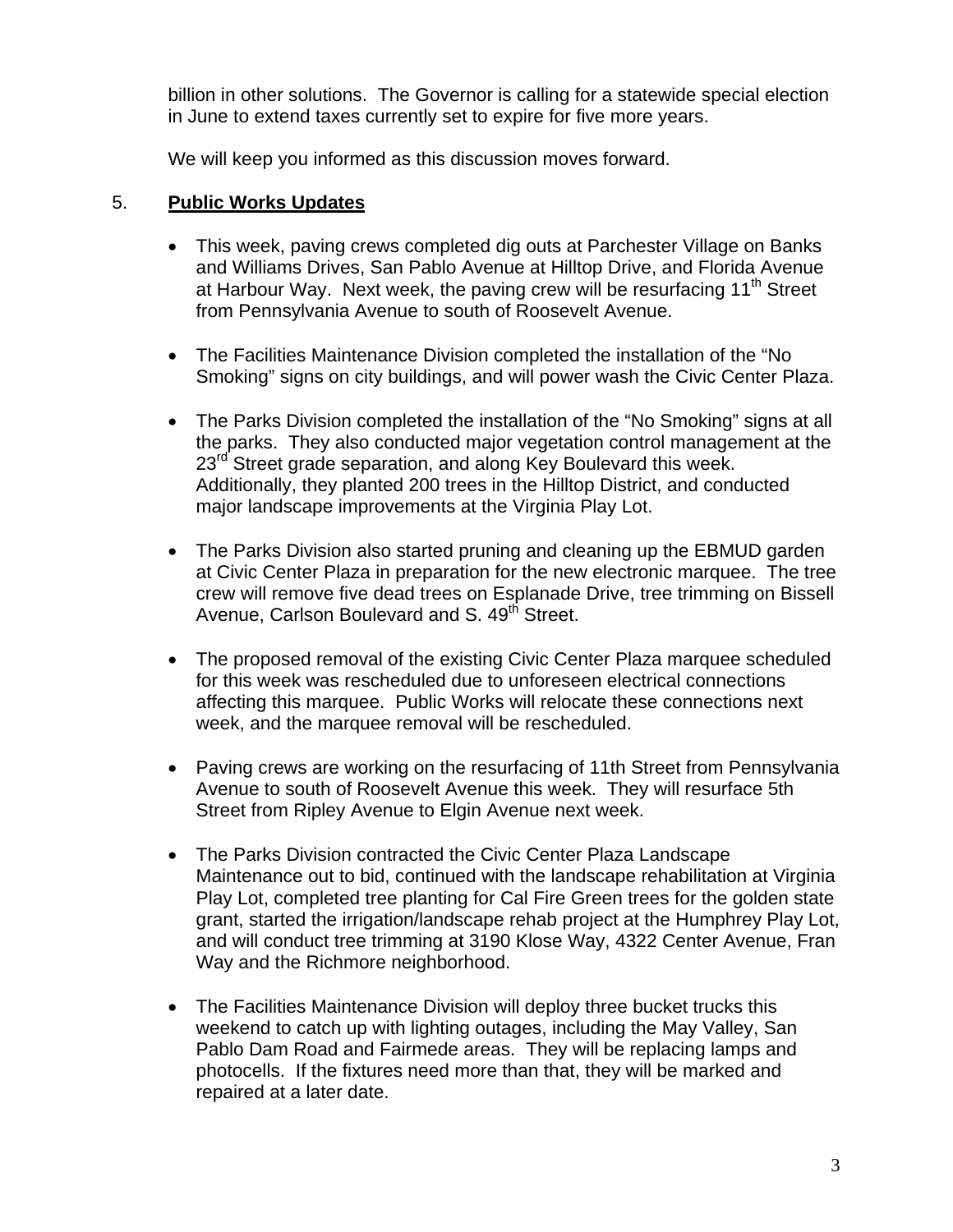#### 6. **Engineering Services Capital Improvement Project Updates**

- Park Plaza Series Street Light Conversion: The contractor has completed the installation of foundations and is currently installing poles and fixtures.
- Park View and May Valley Series Street Light Conversion: A kick-off coordination meeting with City consultant Fehrs and Peers took place on January  $11<sup>th</sup>$ . The consultant has agreed to fast track the project by presenting a preliminary plan. Staff will present the plan and discuss the project in general to the May Valley & Parkview Neighborhood Council on February 15<sup>th</sup>.
- Carlson Boulevard Improvements: The City's contractor is excavating and paving this week and next, which includes the entire length of the #2 northbound lane between El Cerrito and Interstate 80. Phase 1 will then be complete. Upon completion of Phase 1, most of the streets west of Carlson will be right-turn only access. The City's engineering team will continue meeting with the contractor next week to determine the Phase 2 and Phase 3 schedules, with the primary focus on minimizing neighborhood inconvenience.
- Pedestrian Master Plan: Public preview of the Pedestrian Master Plan was held January  $20<sup>th</sup>$  at the Recreation Complex. This public preview affords Richmond residents and other interested parties an opportunity to review and comment on the plan, which will go before City Council in February. The consultant team that developed the Pedestrian Master Plan worked in conjunction with the consultant team that recently developed the Bicycle Master Plan.
- Pavement Management Rehabilitation Program:The City received preliminary notice from the Metropolitan Transportation Commission (MTC) of a P-TAP Round 12 grant award for updating the City's Pavement Management Program (PMP). MTC requires all agencies to survey pavement conditions every two years for arterials and collectors and five years for residential streets in order to be eligible for pavement rehabilitation and maintenance project funding. All of the above data allows for the PMP to generate an annual preliminary programmatic-level list of streets for Engineering and Maintenance to resurface and calculates the most efficient way to spend the City's pavement budget so that the appropriate pavement treatment is applied on the pavement section at the right time. The total grant amount is \$52,800. The City is required to provide MTC with a 20% local match.
- Bay Trail Gap Closure Design (Castro Street to Point Molate):The City of Richmond, in concert with the San Francisco Bay Trail, Chevron and Caltrans, is currently working on the proposed Bay Trail connection between Castro Street and the existing trail under the Richmond/San Rafael Bridge. The Bay Trail connection to Point Molate is a planned multi-use trail that will provide non-motorized access from Richmond to Point Molate. The trail will